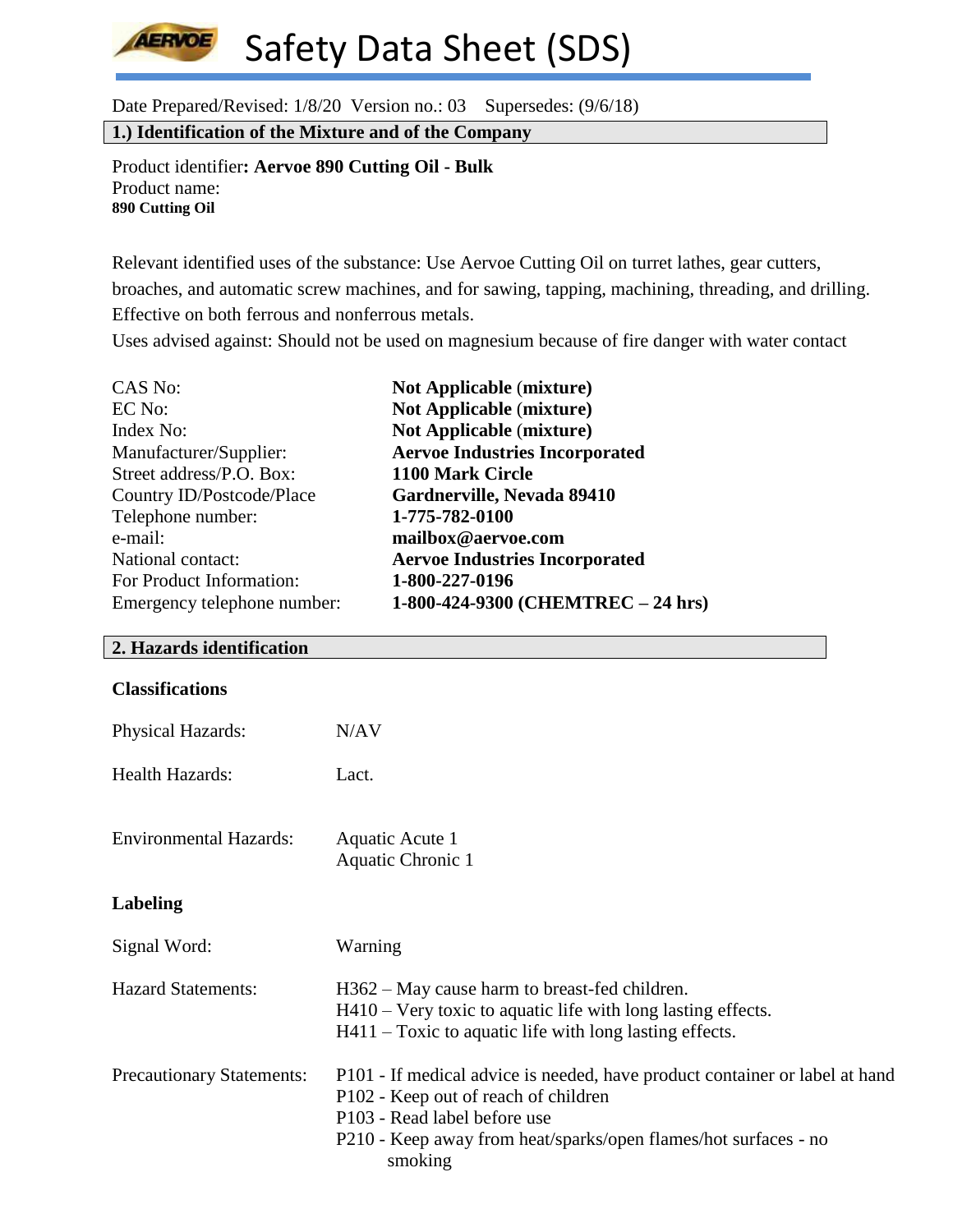Date Prepared/Revised: 1/8/20 Version no.: 03 Supersedes: (9/6/18)

- P211 Do not spray on an open flame or other ignition source
- P261 Avoid breathing dust/fume/gas/mist/vapours/spray
- P262 Do not get in eyes, on skin, or on clothing
- P264 Wash … thoroughly after handling
- P280 Wear protective gloves/eye protection/face protection
- P303+P361+P353 If on skin or hair, remove/takeoff immediately all contaminated clothing. Rinse skin with water/shower.
- P410+P412 Protect from sunlight. Do not expose to temperatures exceeding 50ºC/122ºF
- P501 Dispose of contents/container in accordance with local/regional/national/international regulation



Symbols/Pictograms:

# 3. **Composition / Information on Ingredients**

# **Composition**

| Chemical    | Synonyms      | CAS Number | <b>EINECS</b> | Weight  | <b>Hazard Category</b> | H-Code           |
|-------------|---------------|------------|---------------|---------|------------------------|------------------|
|             |               |            | Number        | Percent |                        |                  |
| chlorinated | alkanes, C14- | 85535-85-9 | 287-477-0     | $1-5%$  | Lact.                  | H <sub>362</sub> |
| paraffins.  | 17, chloro;   |            |               |         | Aquatic Acute 1        | H400             |
| $C14-17$    |               |            |               |         | Aquatic Chronic 1      | H410             |
|             |               |            |               |         |                        |                  |

# **Other Product Information**

Chemical Identity: Mixture

#### **4.) First Aid Measures**

| <b>General Advice:</b>         | If symptoms persist, always call a doctor.                                                                                 |
|--------------------------------|----------------------------------------------------------------------------------------------------------------------------|
| <b>Inhalation First Aid:</b>   | Remove victim to fresh air and provide oxygen if breathing is                                                              |
|                                | difficult. If not breathing, give artificial respiration, preferably<br>mouth to mouth. Get medical attention immediately. |
| <b>Skin Contact First Aid:</b> | Wash with soap and water. Remove contaminated clothing and                                                                 |
|                                | shoes. Get medical attention immediately. Wash clothing before                                                             |
|                                | reuse.                                                                                                                     |
| <b>Eye Contact First Aid:</b>  | If contact with eyes, immediately flush eyes with plenty of water                                                          |
|                                | for at least 15 minutes, while holding eyelids open. Get medical                                                           |
|                                | attention immediately.                                                                                                     |
| <b>Ingestion First Aid:</b>    | If swallowed, wash out mouth with water provided the person is                                                             |
|                                | conscious. Do not induce vomiting. Never give anything by mouth                                                            |
|                                | to an unconscious person. Get medical attention immediately.                                                               |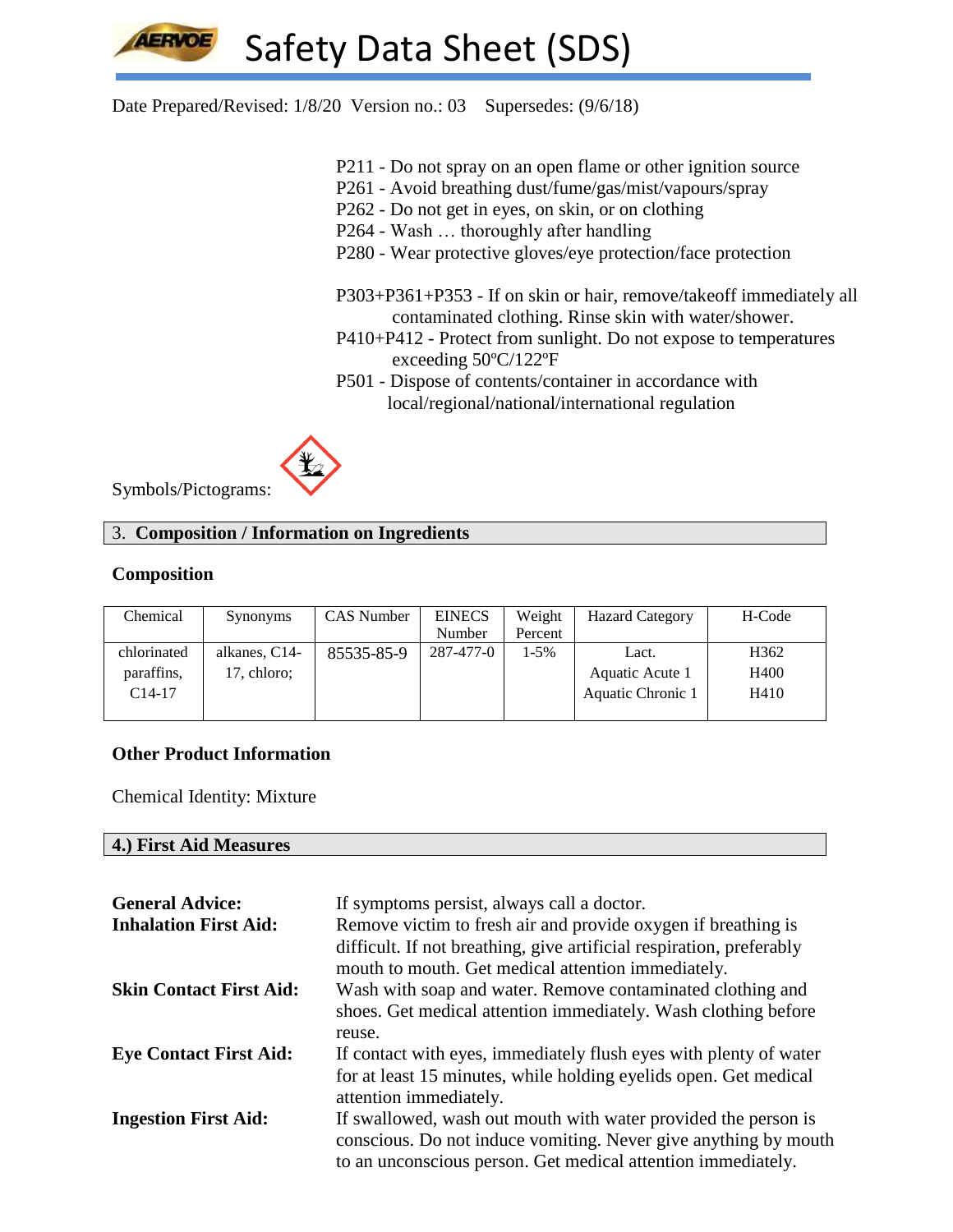Date Prepared/Revised: 1/8/20 Version no.: 03 Supersedes: (9/6/18)

# **Most Important**

**Symptoms/Effects:** Exposure may cause slight irritation to the skin, eyes, and respiratory tract. Excessive exposure may cause central nervous system effects.

# **5. Fire Fighting Measures**

| <b>Flammable Properties:</b>      | Non-flammable                                                                                        |
|-----------------------------------|------------------------------------------------------------------------------------------------------|
| <b>Auto Ignition Temperature:</b> | Not Available                                                                                        |
| Suitable extinguishing media:     | Carbon dioxide, dry chemical, water spray.                                                           |
| Unsuitable extinguishing media:   | None known                                                                                           |
| Special hazards arising from the  |                                                                                                      |
| substance or mixture:             | None known                                                                                           |
| Hazardous combustion products:    | Carbon dioxide, Carbon monoxide                                                                      |
| Fire & Explosion Hazards:         | Closed Containers may rupture due to the buildup of pressure                                         |
|                                   | from extreme temperatures.                                                                           |
|                                   | Precautions for fire-fighters: Use water spray to cool containers exposed to heat or fire to prevent |
|                                   | pressure build up. In the event of a fire, wear full protective clothing and                         |
|                                   | NIOSH- approved self-contained breathing apparatus with full face piece                              |
|                                   | operated in the pressure demand or other positive pressure mode.                                     |

# **6. Accidental Release Measures**

# **PERSONAL PRECAUTIONARY MEASURES:**

- 1) Follow personal protective equipment recommendations found in section 8.
- 2) Maintain adequate ventilation.

# **SPILL CLEAN-UP PROCEDURES:**

- 1.) Evacuate unprotected personnel from the area.
- 2.) Remove sources of ignition if safe to do so.
- 3.) Pickup spilled materials using non-sparking tools and place in an appropriate container for disposal.
- 4.) Contain spill to prevent material from entering sewage or ground water systems.
- 5.) Always dispose of waste materials in accordance with all EU, National and Local Regulations.

# **7. Handling and Storage**

# **Handling**:

Non-flammable liquid, use in a well ventilated area. Do not use near sources of ignition. Do not to eat, drink and smoke while working with this material. Wash hands after use.

# **Conditions for safe storage, including any incompatibilities:**

Store out of direct sunlight. Storage Temperature:  $32^{\circ}$  to  $120^{\circ}$  F (0° to 49°C). No known incompatibilities.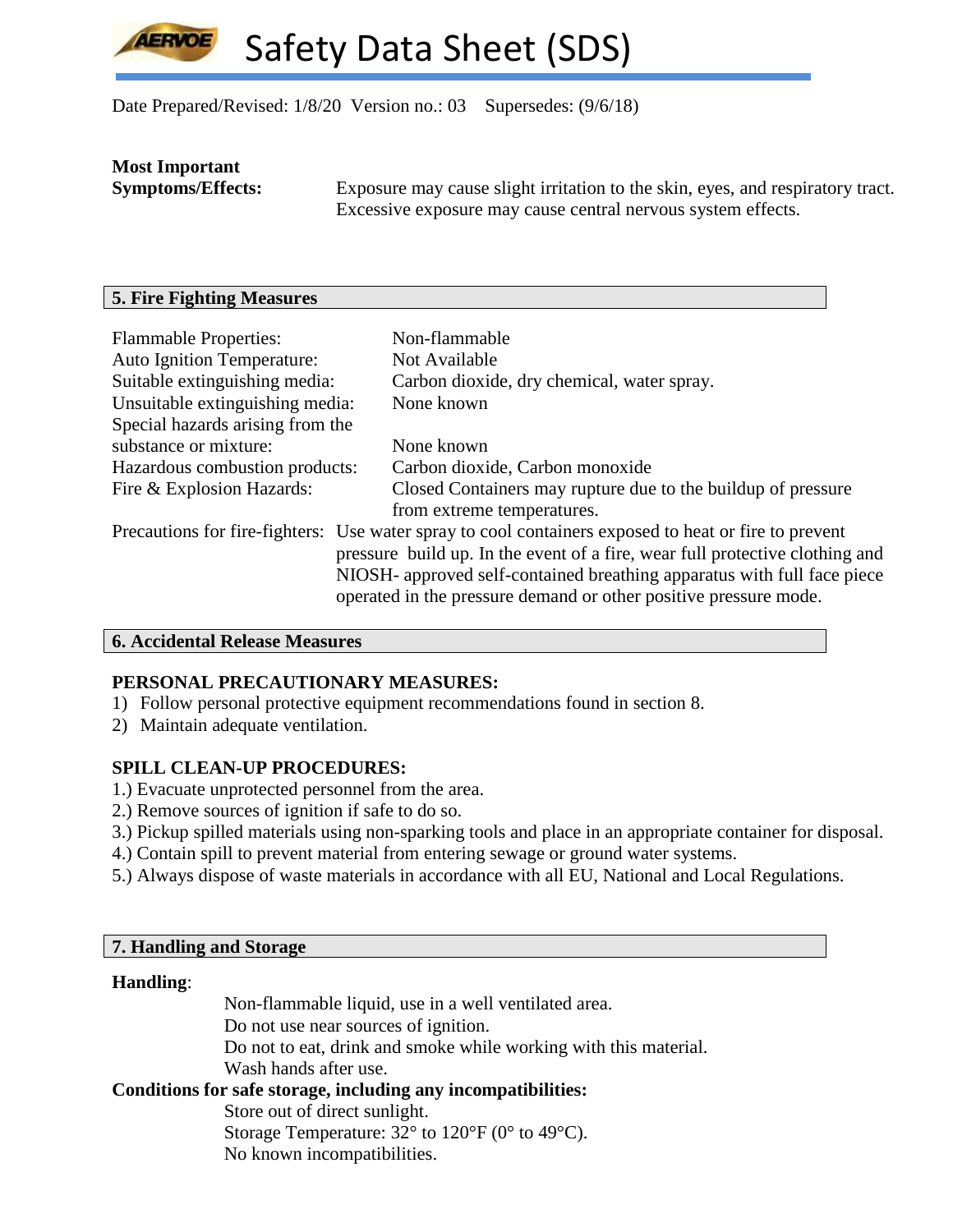Date Prepared/Revised: 1/8/20 Version no.: 03 Supersedes: (9/6/18)

#### **8. Exposure Controls / Personal Protection**

#### **Appropriate engineering controls:**

Ensure adequate ventilation. A system of local and/or general exhaust is recommended to keep employee exposures below the Airborne Exposure Limits.

Keep away from sources of ignition.

Take precautionary measures against static discharge.

#### **Personal Protection:**

**LERVOE** 

Eye & face protection devices such as safety glasses, safety goggles or face shield are recommended.

#### **Skin protection**

Wear the appropriate protective clothing, including boots, gloves, lab coat, apron or coveralls, as appropriate, to prevent skin contact.

#### **Respiratory protection:**

Use only in an adequately ventilated area. For unknown vapor concentrations use a positive-pressure, pressure-demand, self-contained breathing apparatus (SCBA).

| <b>Hazardous Ingredient</b>   | CAS<br><b>Number</b> | <b>ACGIH</b><br>TLV<br>(TWA) | <b>ACGIH</b><br>TLV<br>(STEL) | <b>OSHA</b><br>PEL<br>(TWA) | <b>OSHA</b><br><b>PEL</b><br>(STEL) |
|-------------------------------|----------------------|------------------------------|-------------------------------|-----------------------------|-------------------------------------|
| chlorinated paraffins, C14-17 | 85535-85-9           | N/AV                         | N/AV                          | N/AV                        | N/AV                                |

#### **\*Values are based on the 2014 Guide to Occupational Exposure Values by ACGIH**

#### **9. Information on Basic Physical and Chemical Properties**

| Appearance: Clear                               | Odor: Slight odor                     |
|-------------------------------------------------|---------------------------------------|
| Odor Threshold: N/AV                            | pH: Not Applicable (solvent Base)     |
| Melting Point: N/AV                             | Freezing Point: N/AV                  |
| Initial Boiling Point: $>212^{\circ}$ F (100°C) | Boiling Point Range: N/AV             |
| Flash Point: $300^{\circ}$ F (149°C)            | Evaporation Rate: Slower than n-Butyl |
|                                                 | Acetate                               |
| Flammability Solid/Gas: Non-flammable           | Upper LEL: N/AV Lower LEL: N/AV       |
| liquid                                          |                                       |
| Vapor Pressure: N/AV                            | Vapor Density: Heavier Than Air       |
| <b>Relative Density: N/AV</b>                   | Solubility: Negligible                |
| <b>Partition Coefficient:</b>                   | Auto-ignition Temperature: N/AV       |
| n-octanol/water: N/AV                           |                                       |
| Decomposition Temperature: N/AV                 | Viscosity: N/AV                       |
| <b>Explosive Properties: N/AV</b>               | <b>Oxidizing Properties: N/AV</b>     |

**10. Stability & Reactivity**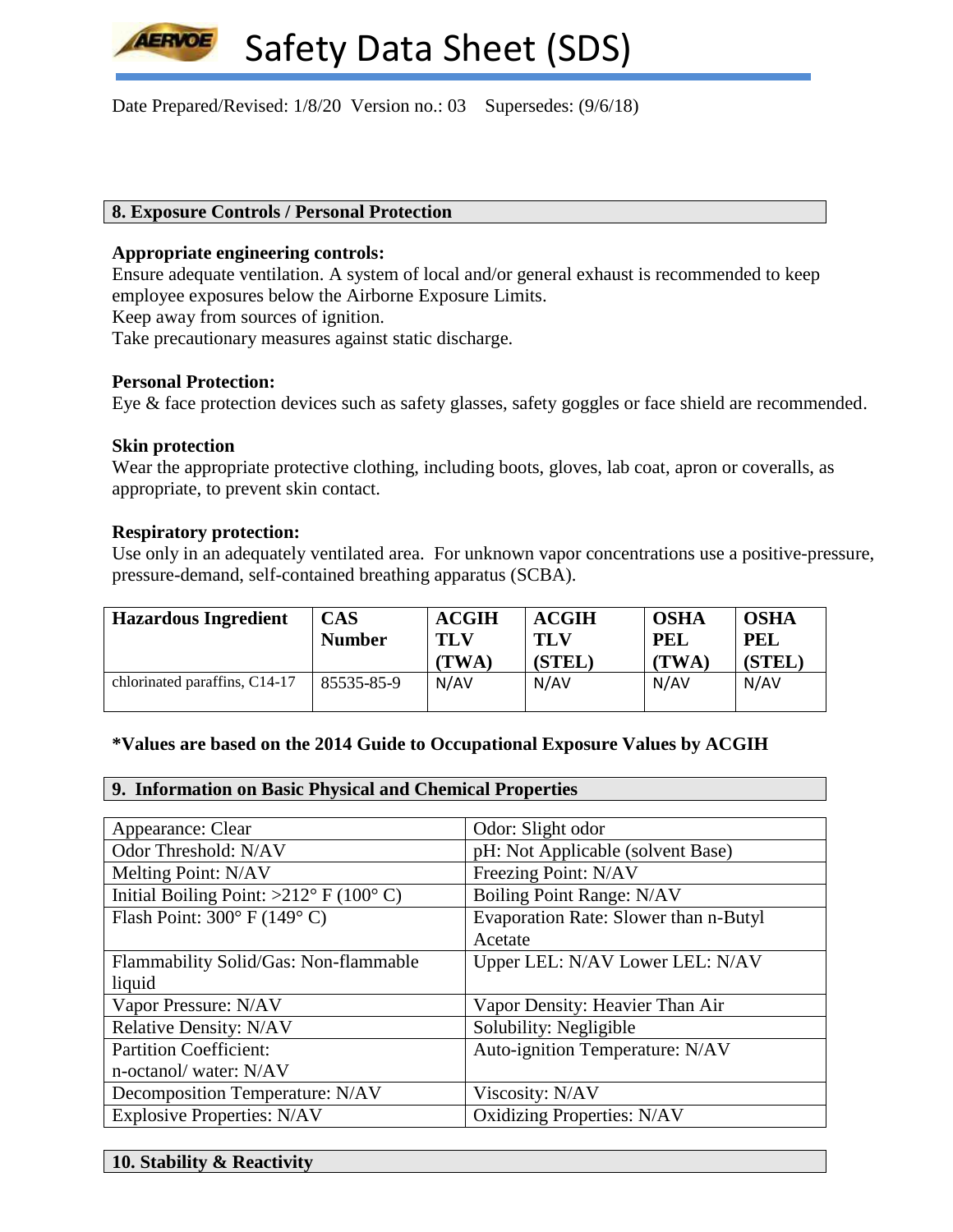

Date Prepared/Revised: 1/8/20 Version no.: 03 Supersedes: (9/6/18)

Possibility of hazardous reactions: Hazardous polymerization will not occur under normal conditions Chemical stability: Stable under normal conditions Conditions to avoid: Heat and ignition sources Incompatible materials: Strong Oxidizing Agents Hazardous decomposition products: Will not occur

#### **11. Toxicological Information**

Reports have associated repeated and prolonged overexposure to solvents with permanent brain and nervous system damage. Repeated overexposure can also damage kidneys, lungs, liver, heart and blood

Routes of exposure: Eyes, skin, ingestion, and/or inhalation

| Acute toxicological data:                                   | N/AV                                                                                                |
|-------------------------------------------------------------|-----------------------------------------------------------------------------------------------------|
| Eye irritation data:                                        | N/AV                                                                                                |
| Skin irritation/sensitization/absorption data:              | N/AV                                                                                                |
| Reproductive toxicity data:                                 | N/AV                                                                                                |
| Mutagenicity data:                                          | N/AV                                                                                                |
| Symptoms associated with physical contact:                  | N/AV                                                                                                |
| Acute/chronic effects from short/long<br>term exposure:     | Irritating to skin. Prolonged/repeated contact may<br>cause defatting of the skin which can lead to |
|                                                             | dermatitis. Not expected to be a skin sensitizer.                                                   |
| Known reportable carcinogens via the<br>following agencies: |                                                                                                     |

\* Petroleum distillates may contain chemical carcinogens in limited quantities (< 0.01%). These quantities are determined by the supplier/fraction/purity of the distillate during the manufacturing process. Chemicals that may be present within distillates are listed on California's prop 65 list such as ETHYLBENZENE, BENZENE, and TOLUENE.

#### **12. Ecological Information**

Ecotoxicity: **No Data Available** Persistence and degradability: **No Data Available** Bioaccumulative potential: **No Data Available** Mobility in soil: **No Data Available**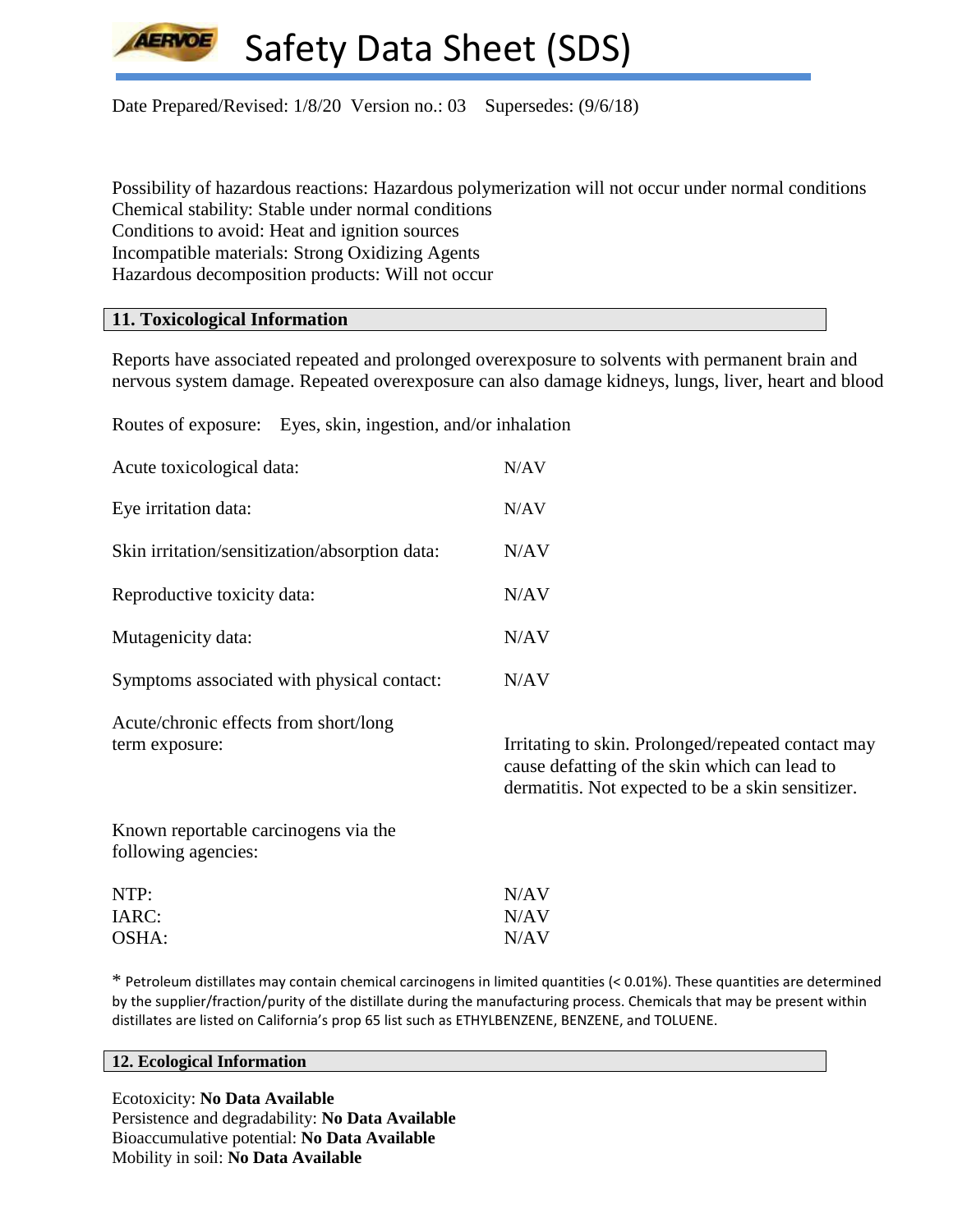Date Prepared/Revised: 1/8/20 Version no.: 03 Supersedes: (9/6/18)

Results of PBT and vPvB assessment: **No Data Available** Other adverse effects: **No Data Available**

#### **13. Disposal Considerations**

**Waste Disposal:** Dispose of material in accordance with EU, national and local requirements. For proper disposal of used material, an assessment must be completed to determine the proper and permissible waste management options permitted under applicable rules, regulations and/or laws governing your location.

**Product / Packaging disposal:** Dispose of packaging in accordance with federal, state and local requirements, regulations and/or laws governing your location.

#### **14. Transportation Information**

#### **US DOT**

| <b>UN</b> | <b>Proper Shipping Name</b> | Hazard     | Packing    | Marine     | Special      |
|-----------|-----------------------------|------------|------------|------------|--------------|
| Number    |                             | Class      | Group      | Pollutant  | Provisions   |
| Non       | Non Regulated Material      | <b>Non</b> | <b>Non</b> | <b>Non</b> | Reference 49 |
| Regulated |                             | Regulated  | Regulated  | Regulated  | CFR 172.101  |
| Material  |                             | Material   | Material   | Material   |              |

#### **IMDG**

| <b>UN</b> | <b>Proper Shipping Name</b> | Hazard    | Packing   | Marine    | Special          |
|-----------|-----------------------------|-----------|-----------|-----------|------------------|
| Number    |                             | Class     | Group     | Pollutant | Provisions       |
| Non       | Non Regulated Material      | Non       | Non       | Non       | Reference        |
| Regulated |                             | Regulated | Regulated | Regulated | <b>IMDG</b> code |
| Material  |                             | Material  | Material  | Material  | part 3           |

#### **IATA:**

| UN        | <b>Proper Shipping Name</b> | Hazard    | Packing   | Marine    | Special     |
|-----------|-----------------------------|-----------|-----------|-----------|-------------|
| Number    |                             | Class     | Group     | Pollutant | Provisions  |
| Non       | Non Regulated Material      | Non       | Non       | Non       | Reference   |
| Regulated |                             | Regulated | Regulated | Regulated | <b>IATA</b> |
| Material  |                             | Material  | Material  | Material  | Dangerous   |
|           |                             |           |           |           | Goods       |
|           |                             |           |           |           | Regulation  |

# **15. Regulatory Information**

# **Workplace classification:**

This product is considered hazardous under the OSHA Hazard Communication Standard (29 CFR 1910.1200). The Occupational Safety and Health Administration's interpretation of the product's hazard to workers.

# **SARA Title 3:**

Section 311/312 Categorizations (40 CFR 372): This product is a hazardous chemical under 29 CFR 1910.1200, and is categorized as an immediate and delayed health, and flammability physical hazard. Superfund Amendment and Reauthorization Act (SARA) category. SARA requires reporting any spill of any hazardous substance.